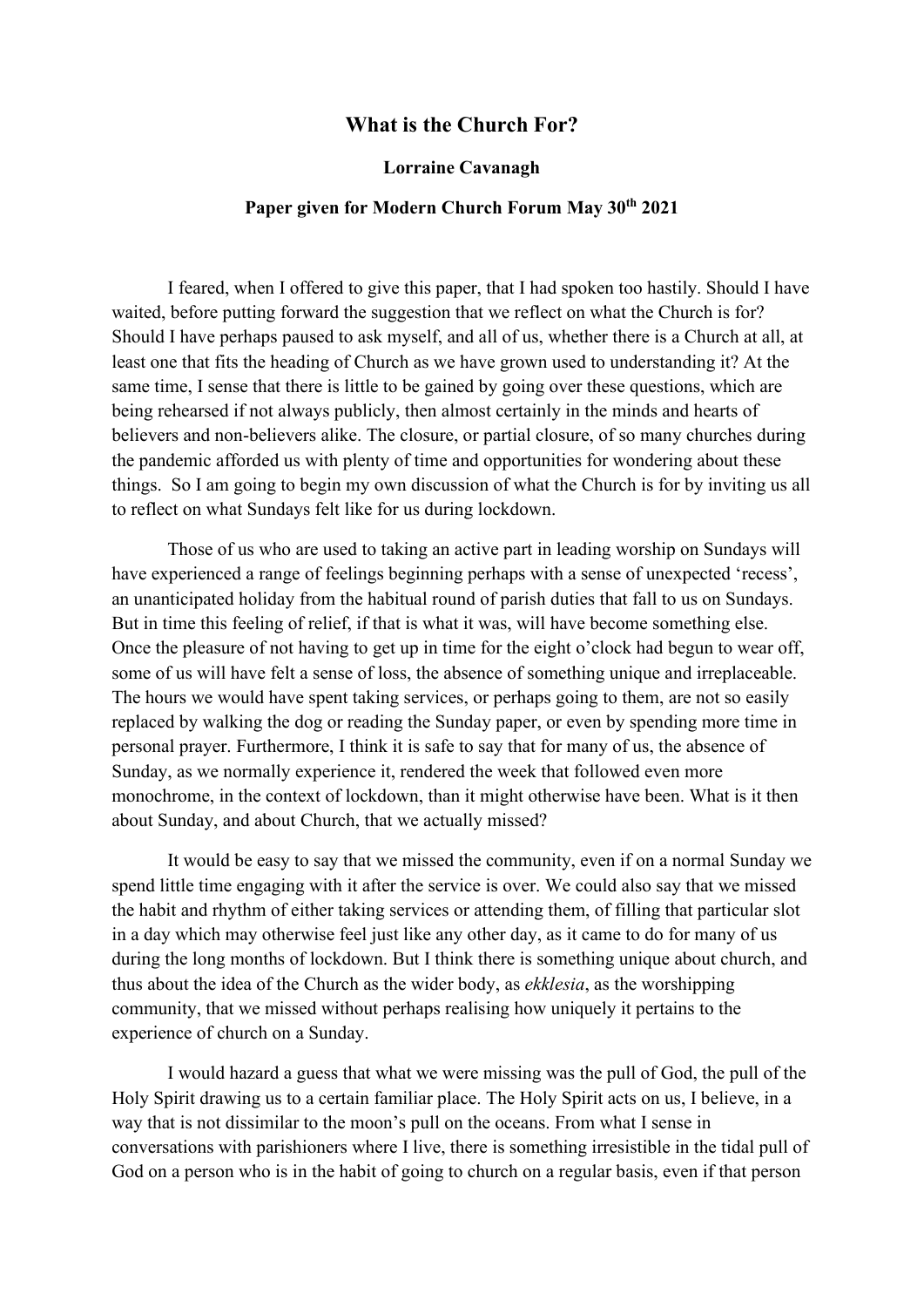rarely mentions the word God at any other time of the week. Where there is an interruption to the particular 'pull' that the Holy Spirit exercises on us through our local parish church it would suggest that the Church (with a capital c) has ceased to be what it is essentially meant to be.

The Church, at every level of its life, is meant to be a 'tent of meeting', to put it in scriptural language, a place where all those present will in some way know the presence of God, experience that tidal pull, even if they never speak of it or even, perhaps, acknowledge it to themselves. Their local church may be a vital place of encounter for them with the living God, even if they appear to prefer a protective kind of anonymity in regard to their faith and their particular faith journey.

A person's faith is ultimately secret, something which the Church with its enthusiasm for mission and building its own Sunday attendance numbers often fails to take into account. But it is, nevertheless, the Church's job to nurture this tentative response to the pull of God that people, clergy included, associate with being in a church, whatever other reasons they may have for being there.

I do not think there is any real distinction to be made between what a person who attends church on Sunday may be experiencing of God, and the kind of transcendence experienced by the casual visitor who visits a church or cathedral, ostensibly to admire its architectural lines and stained glass windows. A church is a sacred space which exercises a certain 'pull' on people. If this is so, we cannot get away from the fact that the idea of Church (with a capital c), is associated in the minds of many people with this Godward pull, even if it is an unconscious association, a sort of instinct. This would suggest that there is a powerful connection to be made between a church building, and the often small gathering of people who turn up there on a Sunday morning, and the idea of what has come to be known, somewhat pejoratively, as the institutional Church.

The institutional Church is that facet of the universal Church (the Church that spans the centuries) that is made visible in such a way as to allow God to connect more deeply with people. Those who are called to serve in this visible capacity are therefore called to be the interface that makes this connection definable and real. For this to be possible, they need to be what Kay Northcutt in her book *Kindling Desire for God* describes as sacramental, 'an embodied image through whom God attracts'.<sup>[1](#page-1-0)</sup> They need to be a certain kind of person, rather than an individual who has acquired certain skills.

It is the embodiment that makes the sacramental meaningful. And here is where the confusion lies when it comes to what the institutional Church signifies for many people, whether or not they attend their local church on a Sunday. The institutional Church does not, on the whole, appear to embody anything that attracts people to God. The reason for this does not lie in lack of skills among those who work for it, still less in any particular defect of character. It lies, rather, in a general fearfulness about what the Church is called to be and how its representatives do, or do not, fit its purpose – to facilitate a tidal pull towards God.

<span id="page-1-0"></span><sup>1</sup> Kay L. Northcutt *Kindling Desire for God – Preaching as Spiritual Direction*, Fortress Press (2009) p.29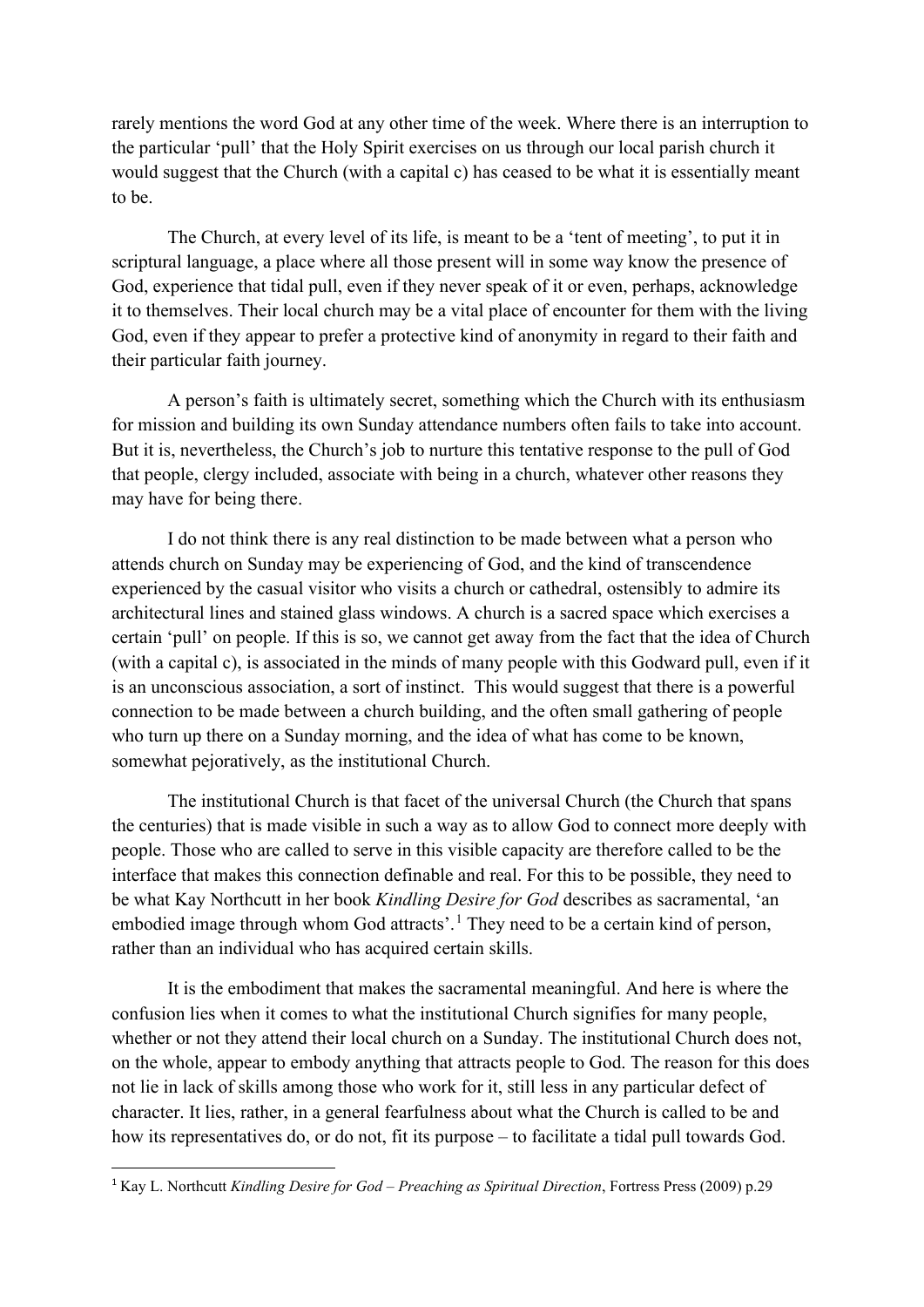Two areas of concern emerge from these considerations: The first pertains to that greatly over-used word 'mission'. The idea of mission is now all but subsumed under managerial goals and objectives all of which return us, ultimately, to the question of how to keep existing structures of governance in place without closing too many churches. It is not hard to see where the institutional Church, which now thinks of itself increasingly in organisational terms, feels its priorities lie. Skills have now replaced gift in the Church's increasingly secular mindset when it comes to selecting and deploying clergy.

Ever since the Harries Report was produced in 2012 the emphasis has been on 'streamlining' and centralisation. I refer here specifically to the Church in Wales and its ongoing attempt to develop ministry areas with little or no prior consultation with the people who keep the local churches going. The Harries Report saw the dismantling of the parish system and the centralisation of ministry and finance as the only way forward for the Church of the future. It also, incidentally, saw the need for a complete overhauling of the existing hierarchical system of governance and with it, presumably, its arcane line of authority.

The move to streamline and centralise has, inevitably, met with a great deal of resistance from people living in the countryside, especially among those who have given years of time and effort to support their local church which they see as a focus for the community. It also, at the time of writing, could not have anticipated the radical changes that may yet take place in rural areas as a result of an increasing number of people working from home on a permanent, or semi-permanent, basis in the aftermath of the Covid pandemic. The local church, serving the community in diverse ways, and not only as the place for Sunday worship and life-transitional events, could become a vital cohesive element in the life of changing rural communities. But all of this is made difficult when decisions must be approved by a remote body of managers who rarely visit the churches they control.

In short, what the ministry area plan is potentially doing is creating the worst form of idol. An idol is a lifeless thing that enslaves people by persuading them that they cannot survive without it but which, in the process, also kills off whatever motivated or inspired them to buy into it, or into the organisation it purports to serve, in the first place. This, as Lauren Berlant argues in her book *Cruel Optimism* can happen in almost any context.<sup>[2](#page-2-0)</sup> The idol can be food, money, success or, she might have added, the managing of people into controllable entities that will deliver what is asked of them, including money, on time and without question. The Church is becoming one such entity. Hence, the apathy created by bureaucracy and the dead hand of managerialism is death to the spreading of the gospel. It also distances the organisation from the people it exists to serve, and on whom it relies for its own continuing existence. What we have then is a situation which runs counter to the idea of a Church founded on the principle of love which runs on the unpredictable but life-giving dynamic of the Holy Spirit. So how might this situation be reversed?

This brings me to the second area of concern in regard to mission. Management requires certain skills. Mission and the building up of a Church which embodies the Spirit of

<span id="page-2-0"></span><sup>2</sup> Lauren Berlant, *Cruel Optimism,* Duke University Press (2011) Introduction p.1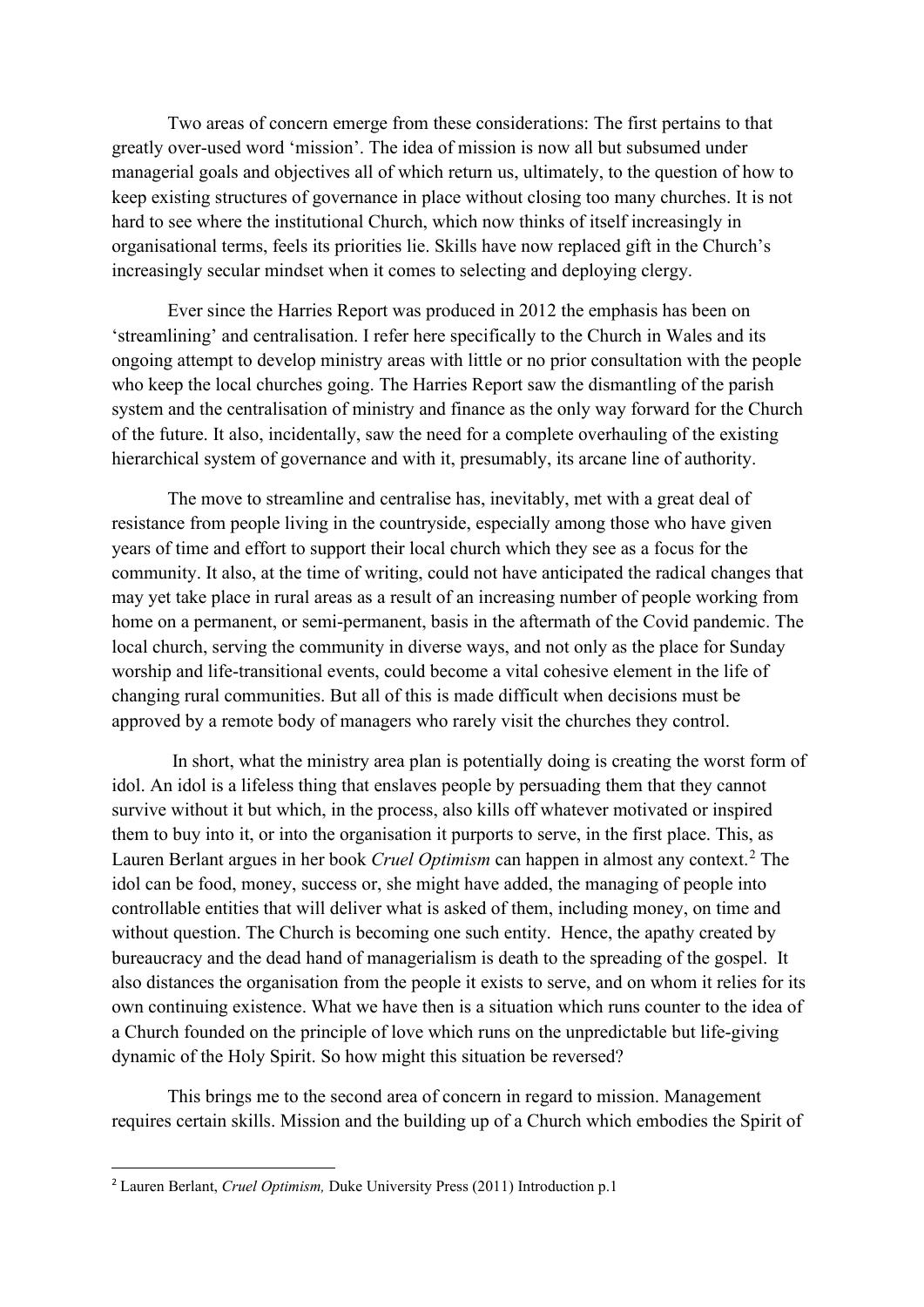Christ requires the deployment of gift. The two are not incompatible, but they must work together, with gift taking precedence over skill. Skills can be acquired with training. Gift is what it says it is. It is a given. By gift I mean those aspects of a person that make him or her transparent to Christ and so enable them to be a *theotokos*, a Christ bearer, to God's people. Gift is not limited to age, gender, sexual orientation or churchmanship. It is something which informs and defines what a person is and thereby works itself into, and possibly through, any skills they may have. The Church is much in need of gifted persons at every level of its life. But where will such persons be found? What gifts does the Church need in order to become something more than an organisation, to breathe life and hope into a troubled and angry world? Where are the people of vision? Where are the holy leaders?

One of the main impediments to the discernment of potentially holy leaders, or of gifted people to the service of the Church, lies in the selection process itself and the structure and culture of deference on which it depends. The latter is an area of particular concern. A hierarchical system based on outdated understandings of obedience, rather than on collegiality and shared responsibility, is an impediment to growth, as it would be if such methods were still being adopted in secular organisations. Furthermore, one could be forgiven for thinking that the selection of people to the ordained ministry is predicated on secular objectives. We seem to be looking for competence at the expense of holiness. This is not to say that the ordained clergy do not try to fulfil the traditional role of pastor to the people of God, but the growing amount of administration, not to mention the legalities that surround issues of health, safety and pastoral relationships place huge demands on them personally. This is not to deny the need for safeguarding measures, but it is important to understand the level of stress that clergy endure in an effort to comply with the regulations, or even to avoid inadvertently falling foul of them. As a result of this, anxiety now drives much of the Church's life. Ministry has become a job which, like any other job, a person is in danger of losing if they make mistakes or fail to fall in line with whatever is required of them by the higher authorities.

Much of this anxiety would be dispelled if the idea of the episcopate and of the priesthood itself could be uncoupled from that of power and status. Power and status belong together in the Church and are as strongly associated with the role of the ordained as they ever were. It is just that the magic and the mystery of yesteryears has simply been replaced with the goals and objectives of modern marketing speak, ostensibly linked to mission but worked out in centralising agendas that defeat that very purpose.

So it is at this point that we need to re-address the question of what the Church is for. If its primary purpose is to bring the Good News of the abiding presence of Christ in the world of today, as I believe it is, then some re-ordering of priorities, and even structures, needs to take place. Perhaps we could begin by filtering out all those notions that we associate with success from our language and thinking.

Managerialism is geared to success, although this is usually referred to as 'growth'. Churches that do not grow are therefore deemed to be failed churches and will either be closed or subjected to some form of cloning, usually the colonising of one church by another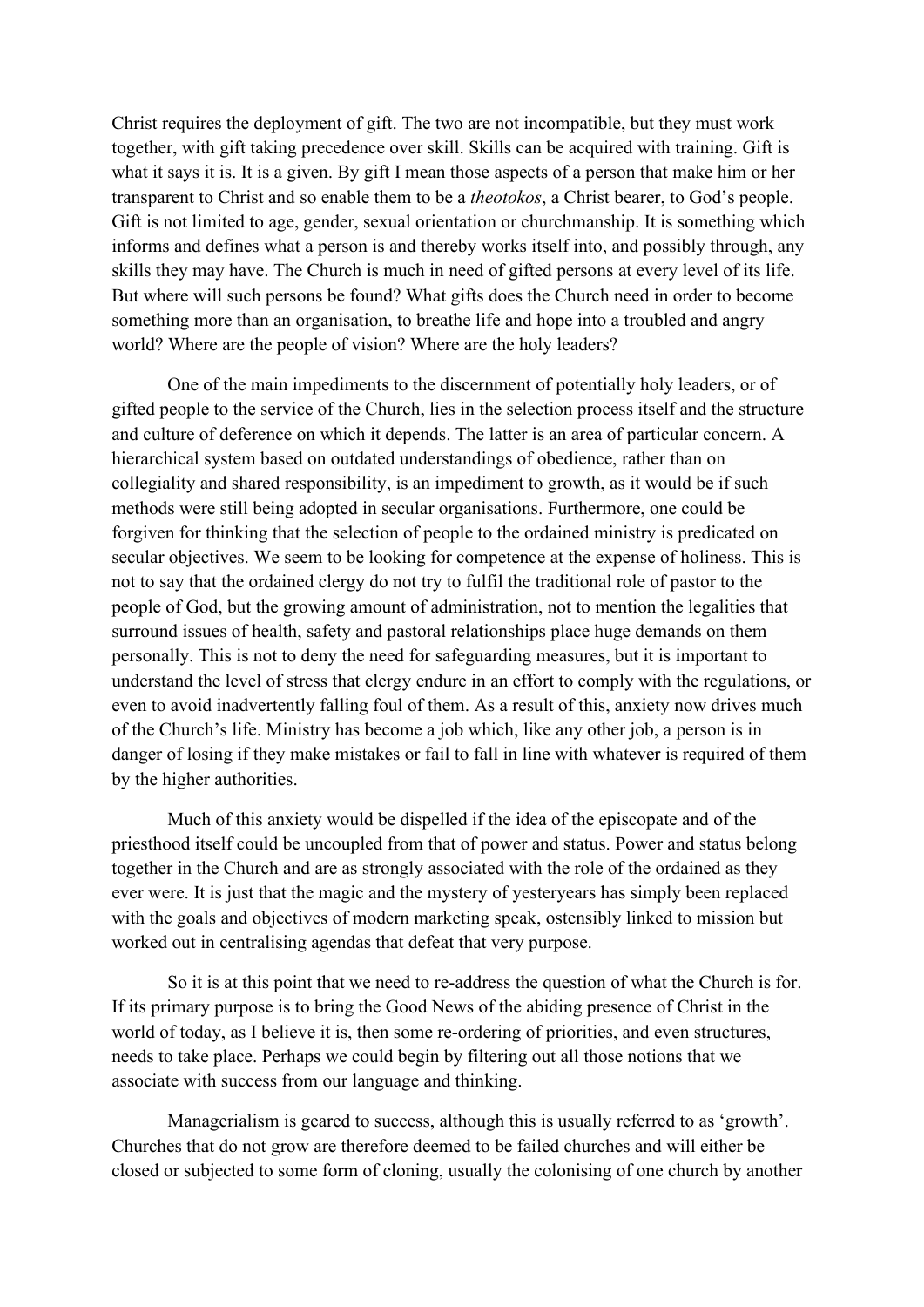more successful and 'vibrant' one. But if we are serious about making known Christ's presence among us, then we need to look to the places or situations where he has always been present, where love has been genuine. These were seldom ones we would associate with vibrancy and success, with the need to 'get on' at any expense. They were often quiet one-onone encounters with individuals in desperate, sometimes embarrassing, circumstances. They ended in the ultimate place of failure and rejection, although that was not, of course, the end of the story.

In other words, Christ is to be discerned and known in places and situations where love is genuine, where people make time and space for one another, in churches which are not driven by the need to survive but by the need to present holiness of life as something to be desired in the world of today. Those who serve in such churches will know how to preach and minister to the world in ways that enable wisdom, which is the deepest level of discernment attainable, at all levels of life.<sup>[3](#page-4-0)</sup>

You may wonder how this could be possible, how such great things could be dreamed of, given the steady decline in church attendance and the financial pressures churches are under.

Here, I am reminded of a visit I made to Taizé many years ago. On arrival, there appeared to be a central altar in the middle of the large tent that we were gathered in but halfway through the worship, the entire congregation turned 180 degrees so that those who had been at a distance from the altar were now near the front. This happened three times during the course of the service until we were all back to facing the original altar. To me, this summarises what the Church should be. Nobody should be at the back. All should be close to the heart of the Church's life. At Taizé, they do not dismantle one altar in order to focus on another. They introduce another altar alongside it, and then another, and another. This in no way compromises the worship. It strengthens it, because every single person in that space can identify with the central altar, in one place and in every other place, as it were simultaneously. The key to understanding what makes this work as a model for being Church lies in the small child who, when I visited, was led by Brother Roger, then the Abbot of Taizé, to the centre of the space. This was more than a liturgical statement. It was a model of leadership for the Church today.

The crucial factor in regard to how this example of truly common worship might serve as a model for the Church lies in the fact that were it not for the thousand or so people who were there that morning, there would be no worship. There would be no church. Altars and clergy, no matter how splendidly gilded the altar or church, or good at their job the incumbent cleric or bishop, do not make the Church. The people make it. Clergy and bishops exist to love and serve God's people and to model the love of God in their own distinctive personhood, one that is transparent to the person of Christ. The child being led into the centre of the tent by Brother Roger served as a model for this kind of transparency.

<span id="page-4-0"></span><sup>3</sup> Maggie Ross, *Pillars of Flame: Power, Priesthood and Spiritual Maturity*, Seabury Books (2007) p.107 ff.